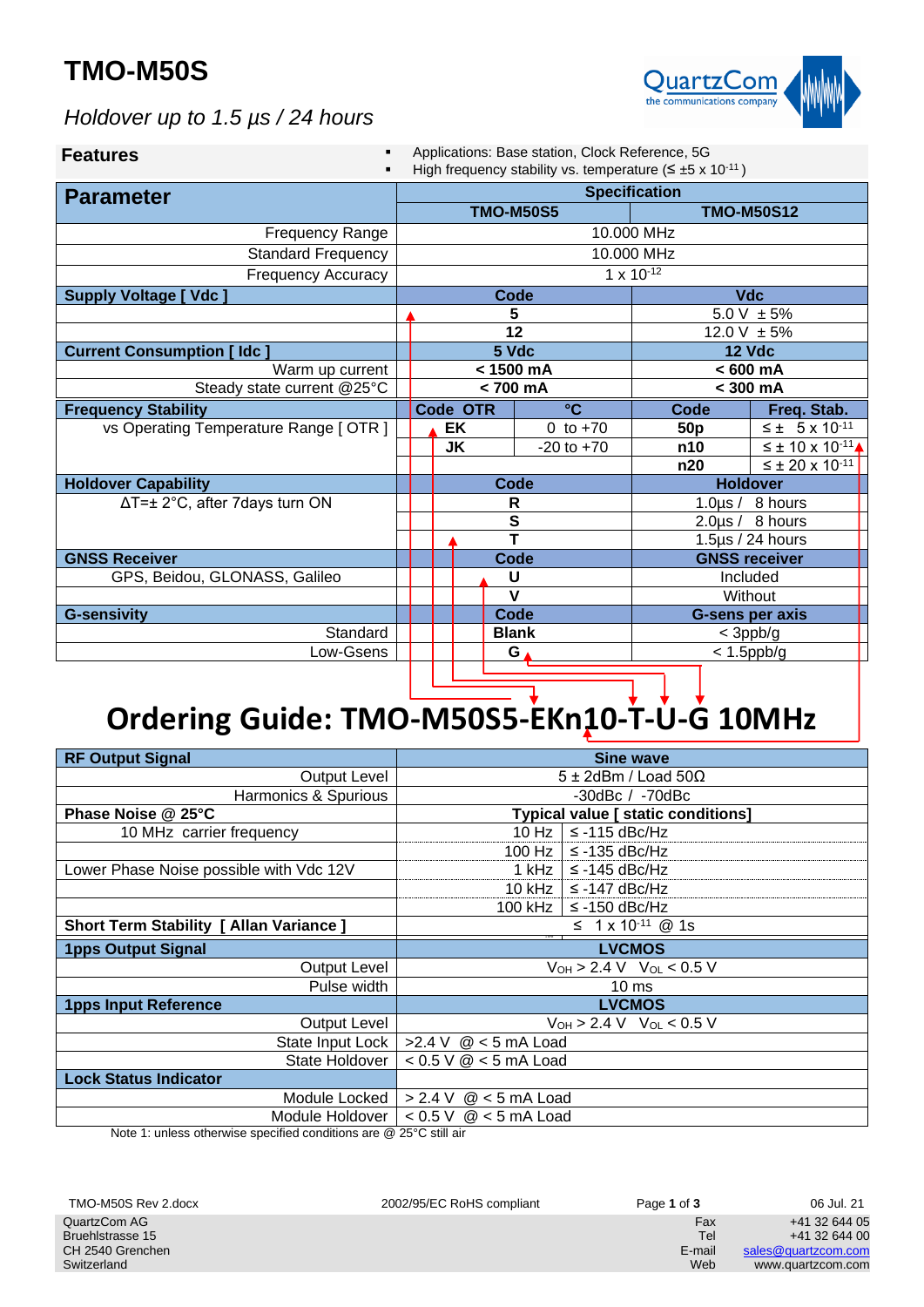## **TMO-M50S**



### *Holdover up to 1.5 µs / 24 hours*

#### Environmental test

vibration acceleration: 5 g; 10 Hz up to 200 Hz and down to 10 Hz; all 3 axes



| Pin# | <b>Pin Function</b>  |
|------|----------------------|
| 1    | ΝC                   |
| 2    | ΝC                   |
| 3    | <b>Vdc</b>           |
| 4    | <b>GND</b>           |
| 5    | <b>LOCK OUTPUT</b>   |
| 6    | <b>NC</b>            |
| 7    | <b>TX OUTPUT</b>     |
| 8    | <b>STATE INPUT</b>   |
| 9    | <b>NC</b>            |
| 10   | <b>1pps INPUT</b>    |
| 11   | <b>GND</b>           |
| 12   | <b>1pps OUTPUT</b>   |
| 13   | <b>GND</b>           |
| 14   | <b>10 MHz OUTPUT</b> |

#### MARKING



QuartzCom AG Bruehlstrasse 15 CH 2540 Grenchen Switzerland

TMO-M50S Rev 2.docx 2002/95/EC RoHS compliant Page **2** of **3** 06 Jul. 21